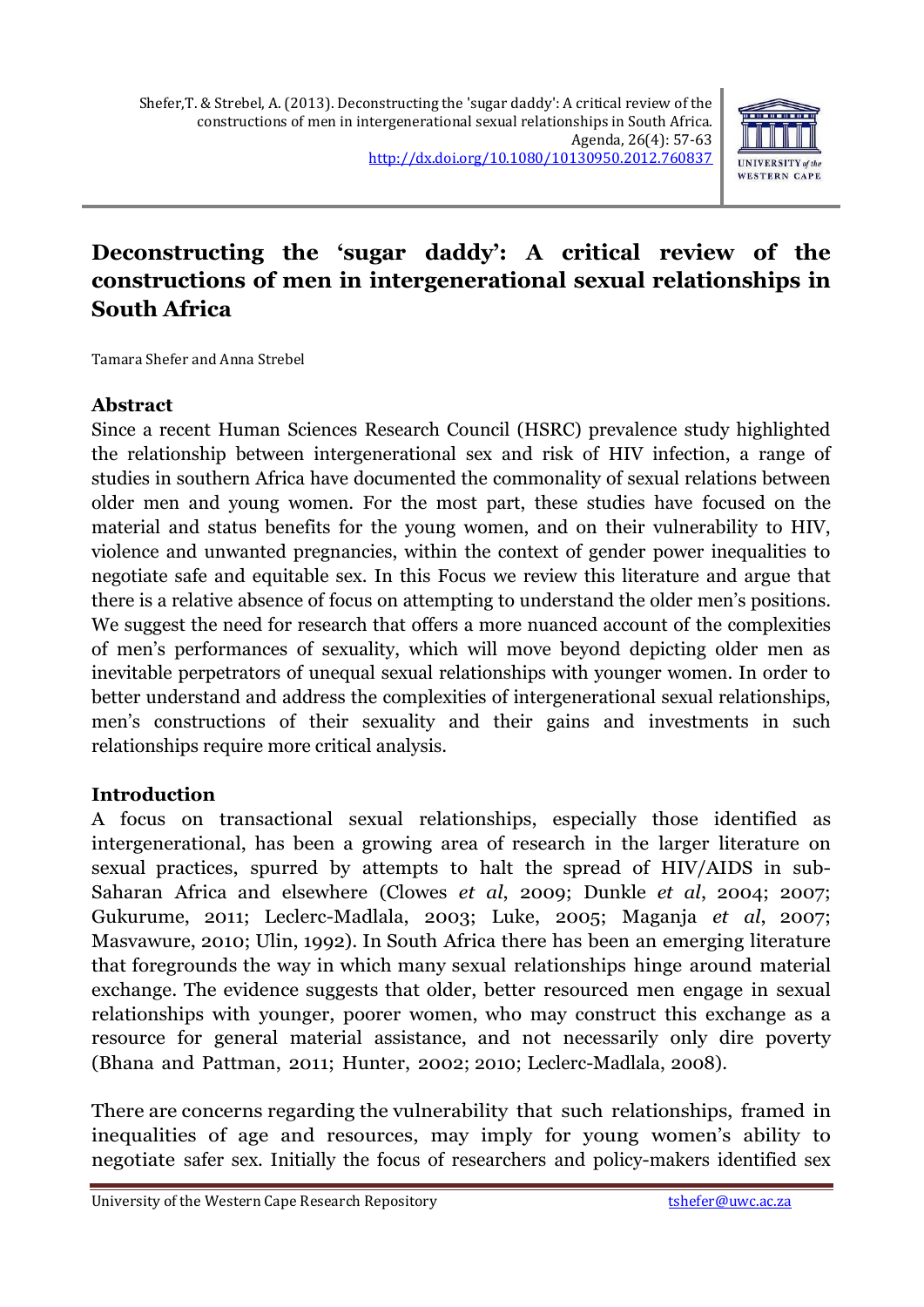workers as a particular *'*risk*'* group with respect to the role of transactional relationships in unsafe sexual practices (Varga, 1997; Gould and Fick, 2008). However, there has been a growing acknowledgement and interrogation of the dynamics of transactional sex in *'*normative*'* relationships. As a result, much of the research that looks at older men*'*s sexuality does so through the lens of inter-generational transactional sexuality.

This paper emerges out of our own research on transactional sexual relationships, together with our grounding in the literature on critical men*'*s studies that has applied a gendered lens to boys, men and masculinities. In documenting reported transactional sexual relationships in two recent studies, both among young people in South Africa (Potgieter *et al*, in press; Shefer *et al*, 2012a; Shefer *et al*, 2012b; Shefer *et al*, 2011), we have become increasingly aware of the complexity of such relationships. Moreover, they cannot be understood outside of dominant gendered performances intersecting with a range of other forms of inequalities and narratives on difference, and shaped by local cultural textures and dynamics. We review contemporary work on intergenerational transactional sex towards a critical reflection of the implications of both academic and popular readings of this scholarship for the larger project of theorising gender, including a feminist analysis of men and masculinities.

**Intergenerational sexual relationships and the salience of transactional sex**  Within the context of attempts to address high rates of HIV infection among youth, specifically young black African women, a wide range of studies have focused on the commonality of transactional sexual relationships. The literature on transactional sex primarily raises concerns about the unequal nature of such relationships and young women*'*s vulnerability to coercive and risky sexual practices in such relationships (Dunkle *et al*, 2007; 2004; Kaufman and Stavros, 2004; Ragnarsson *et al*, 2009; Steffenson *et al*, 2011).

Research shows that in many contexts such intergenerational sex is considered to be the norm (Chinake *et al*, 2002; Luke and Kurz, 2002), and to pose a significant challenge to the negotiation of condom use, and thus a risk factor for HIV infection in the young women (Leclerc-Madlala, 2008; Luke, 2005; Luke and Kurz, 2002; Motsemme, 2007) (also see M Savides & S Masuku, *'*Blitz on sugar daddy teachers*'*, *Sunday Times*, July 8 2012). The most recent National HIV Prevalence, Incidence, Behaviour and Communication Survey conducted by the HSRC (Shisana *et al*, 2009) specifically identified intergenerational sex between young women and older men (*'*sugar daddies*'*) as a significant *'*risk factor*'* for young women with respect to HIV infection. In their unpacking of the phenomenon of transactional sex, the study reported further that the percentage of women with sexual partners more than five years older than them had increased from 18.5% in 2005 to 27.6% in 2008. The researchers suggest that material considerations are driving relationships, and that this places young poorer women at particular risk of contracting HIV and of unwanted pregnancies.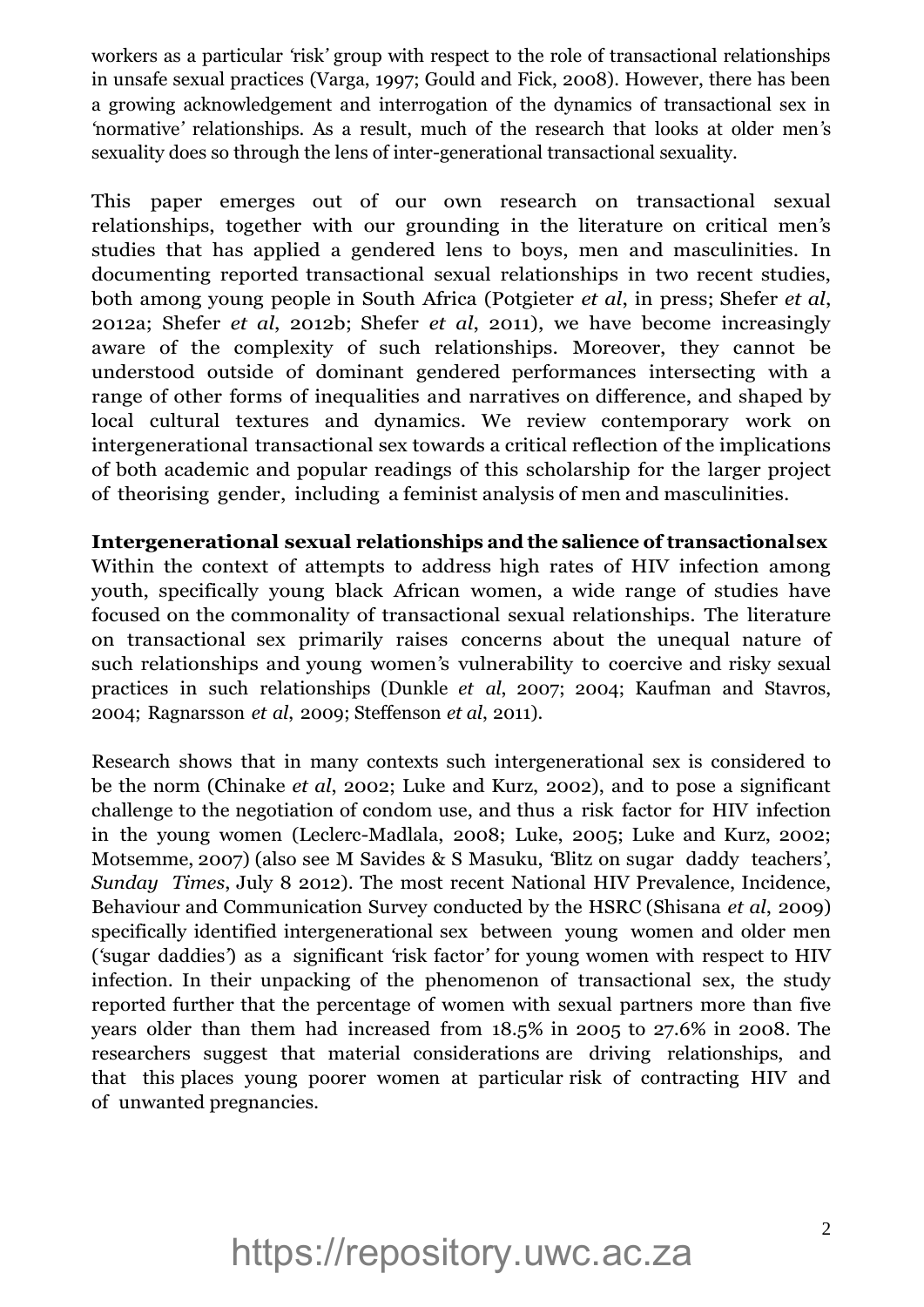#### **'Troubling' current research on intergenerational, transactional relationships**

While economic necessity is recognised as a major motivator for involvement in sexual relationships in exchange for material benefits, writers also point to other factors which contribute to these relationships, for example aspirations toward middle-class consumerism, status for both the young women and men, as well as emotional investments (Hunter, 2010; Leclerc-Madlala, 2003; Maganja *et al*, 2007; Masvawure, 2010; Wamoyi *et al*, 2010). Thus, Bhana and Pattman (2011) illustrate how ideals of love amongst a group of poor, young women in a township in KwaZulu-Natal are bound up with material aspirations and the desire for popular commodities. And Oxlund (2009: 206) suggests the *''*concept of reciprocity of love [that] points to broader definitions of exchange" that are not inherently exploitative.

Such work begins to destabilise a binaristic and simplistic account of the older man/perpetrator engaging actively in such relationships for sex, while the younger woman/victim engages passively in these relationships out of financial or material need, and thus is inevitably vulnerable to risk behaviours. A recent study on the phenomenon of *'*taxi queen*'* relationships between young schoolgoing women and public mini-bus taxi drivers in the Western Cape suggests that, in the relationship with an older man, a younger woman may also derive considerable social status among peers, as well as other non-material benefits (Potgieter *et al*, in press; Shefer *et al*, 2011; Strebel *et al*, in press). The study locates this practice in the wider subculture of young girls accessing material goods through older men, who are perceived to be better resourced than younger men. Exchanges were reported as not only about material benefits but linked also to status (for both parties) and access to varied resources such as alcohol and drugs.

In a further recent study among young people at a Western Cape tertiary institution, Shefer and colleagues (2012a; 2012b) found that while sugar daddies or *'*ministers of finance*'* were reportedly a common phenomenon, transactions were similarly not only of a material nature but linked to exchanges around a range of resources particular to the social and material context of this campus life. For example, those in positions of power on campus, such as members of the Students Representative Council (SRC), were apparently able to *'*trade sex*'* with women students who were younger, less confident, and newer to campus and urban life. A further manifestation of the complexity of these relationships is highlighted in this study through the way in which transactional sex intersects with other localised areas of difference and inequality, such as the recent history of attacks against Africans who are not South African citizens. In a context of violence against those constructed as *'*foreign*'*, students spoke of how men from other African countries were engaged in transactional relationships with South African women, who would gain academic support while the male partner would be attracted by the additional advantage of a sense of security in being associated with a local citizen. This study further emphasises the way in which multiple contexts of power inequality cut across gender and age inequalities, and that the benefits for both parties are also multiple, contextual and complicated.

# https://repository.uwc.ac.za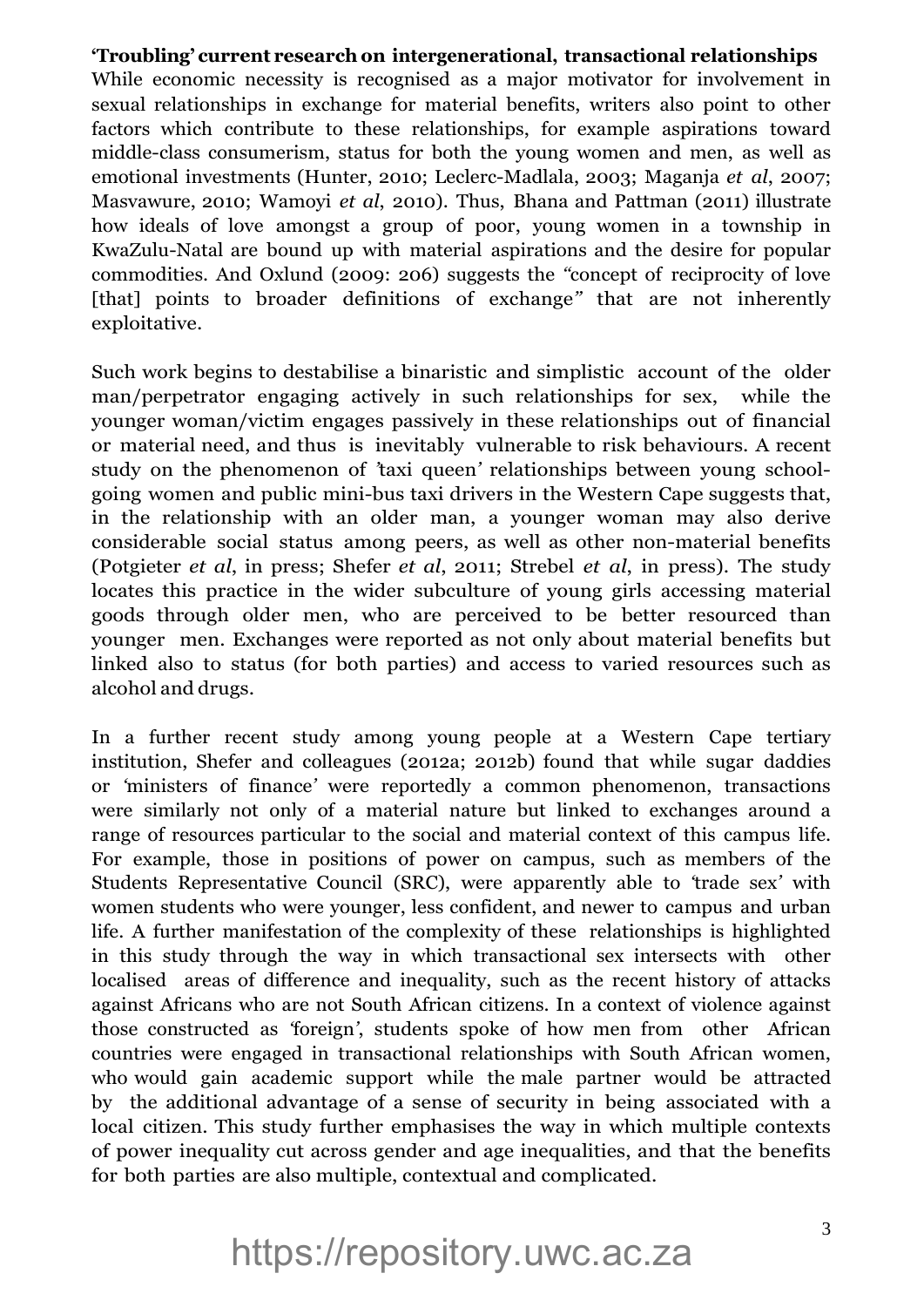Another important feature of the relationship between older men and younger women that appears in the taxi queen study cited above, is the reported importance of emotional support from an older male figure. In this study, both community participants and taxi queens highlighted emotional factors as contributing to this practice, arguing that girls who experienced family problems, neglect or stress received the affirmation, acknowledgement and affection from taxi drivers that was often absent at home. Thus relationships with taxi drivers were not only experienced as transactional in nature, but could also involve various forms of emotional intimacy (Shefer *et al*, 2011; Strebel *et al*, 2012, in press).

Moreover, some writers challenge the notion of the powerlessness and vulnerability of young women in negotiating safe sexual relationships, and point to accounts of personal agency and indeed power in such relationships (Cole, 2004; Leclerc-Madlala, 2008; Nkosasana and Rosenthal, 2007; Silberschmidt and Rasch, 2000). Thus, the taxi queen research showed that while drivers were depicted as exploiting the young girls, through gifts in exchange for sexual favours, there were also examples of agency and control in the ways that the girls negotiated the terms of the relationship. The authors argue that while:

*''*the intersection of social inequalities on the basis of gender, age and material wealth in particular, may undermine the young woman*'*s ability to negotiate an equitable and safe sexual relationship at the time, her lack of agency should not be a knee-jerk assumption*''*(Shefer, *et al,* 2011: 19).

The acknowledgement of the complexity of transactional intergenerational relationships has been important for the development of scholarship and for social change policy and practice. Nonetheless, as we argue below there are still further issues that need to be unpacked.

### **Critical reflections**

A scan of the literature on intergenerational sex in South Africa and more broadly on the continent, shows that the bulk of the focus on older men*'*s sexuality and relationships has been through the framework of transactional sex, as discussed above. Understandably, this has emerged out of imperatives to halt the spread of HIV and address other gendered challenges such as coercive and violent practices. This contrasts starkly with concerns in western and northern contexts which have tended towards a medicalised focus on male sexual problems that are believed to be associated with age (Marshall, 2007; 2006). Such a focus appears to be virtually absent in the African and South African contexts.

The concern to address what seems to be an increasing practice of intergenerational sexual relationships, which hinge around transaction and which do appear to carry greater risks of unequal, coercive and unsafe sexual practices, is understandable. However, we argue it has also served to marginalise any other consideration of male sexuality. Moreover, such literature has then for the most part depicted older men in relationship with younger women as inevitable perpetrators. We cannot disavow the layers of inequality that are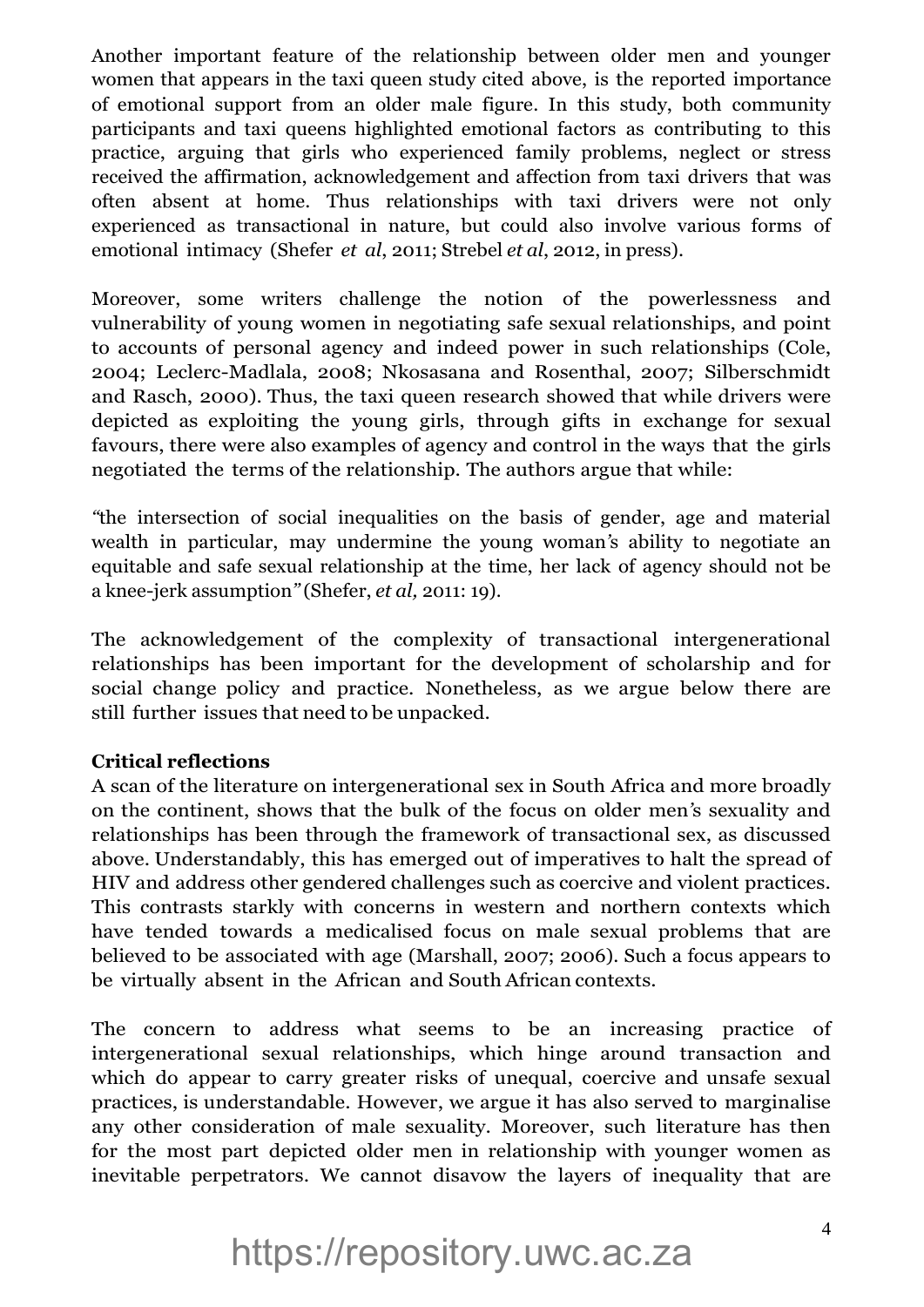inherent in some relationships between older men and young women, and how such overlays of inequality, given dominant constructions of masculinity as bound up with control and violence, may locate these women in a space of potential vulnerability. Nevertheless, we also need to acknowledge the complex nature of such relationships, as has emerged in some recent literature cited above. Arguably, it is important to shift attention to understanding and challenging normative gender roles, including those of men.

What is particularly evident in the review of this body of work, that reflects the intersection of scholarship on intergenerational sex as well as transactional sex, is the lack of work that documents the stories of men, in particular the older men who are engaging in intergenerational and/or transactional relationships themselves. When we do hear about older male investments in such relationships it is generally through the perspective of the younger women and/or broader community constructions. Research on the subjective narratives of men who engage in such relationships may allow for both scholarship and intervention, not to mention popular discourse, to move beyond a simplistic account of the older man as a *'*baddy*'* with low morals who exploits young women. We suggest it is important to draw on the insights of local and international work that applies a feminist lens to boys, men and masculinities, that of critical men*'*s or masculinities studies. In this respect, there is a growing body of work on men, boys and masculinities in southern Africa, reflecting global trends (for example, Ouzgane and Morrell, 2005; Reid and Walker, 2005; Richter and Morrell, 2006; Shefer *et al*, 2010; Shefer *et al*, 2007).

Two areas of this work emerge at a first glance as important in understanding older men who engage with younger women through a transactional sexual dynamic. Firstly, the research on male sexuality has illuminated the pressures on men to prove their sexual prowess through a hyper- (hetero) sexuality and the taking of multiple partners, as a key component of masculine identity (Anderson, 2010; Lindegger and Maxwell, 2007; Pattman and Chege, 2003; Ratele, 2006; Shefer and Foster, 2009). Secondly, the strength of the breadwinner/ provider discourse in the achievement of successful masculinity has also been well illustrated in local studies (Hendricks *et al*, 2010; Mfecane, 2008; Morrell, 2007). Arguably, both of these frameworks of hegemonic masculinity may contribute to a more rigorous analysis of the dynamics of intergenerational transactional sex in local contexts.

Finally, it is important that as researchers and practitioners we avoid what Grewal (2012) calls an *'*outsourcing*'* of patriarchy, in which certain cultures and communities are considered *'*backward*'*, unchanging and inherently problematic, thus serving as the *'*dumping ground*'* for social problems at global and local levels. Thus the *'*expert*'*, *'*scientific*'* gaze on intergenerational relationships, and in particular, their transactional nature, may be serving the function of *'*othering*'* African and poor communities. Within the larger project of patriarchy and its complex intersection with neo-liberal commodification, exchange of sex for material goods or other gains may be understood rather as a global practice embedded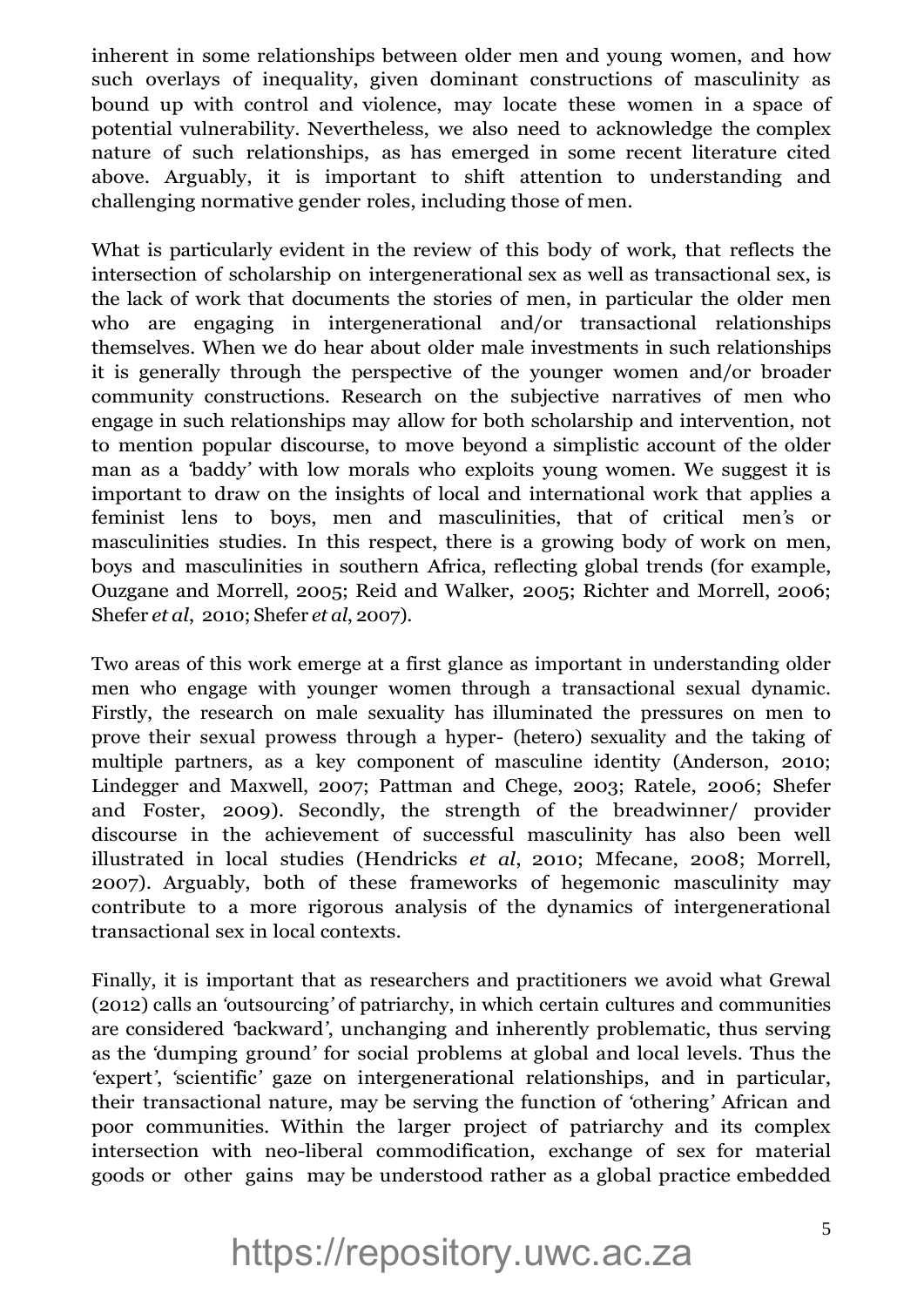in normative heterosexual relationships, an argument familiar to second wave feminism (de Beauvoir, 1982; Cronan, 1973; Okin,1989).

Notwithstanding these reservations, it should also be remembered that most of the relationships described in current research involve men in the position of the sugar daddies and women as those who provide sex. Also importantly, it appears that it is the young women who are stigmatised for engaging in transactional, intergenerational sex, while the men were regarded as *'*playas*'*, and admired for having multiple partners (for example, Potgieter *et al*, 2012, in press; Shefer *et al*, 2012b). Thus a hetero-normative model of transaction still prevails which is powerfully linked to dominant constructions of masculinity and femininity. While some of the studies foreground the complexity of transaction, arguably a stereotypic model of men as primarily driven by sexual need and women as strategically appropriating that to gain materially emerges. We have argued that a more complex lens is required to address men*'*s investments in such relationships that goes beyond the reiteration of popular narratives on masculinity.

However, we also need to acknowledge the salience of the male sexual drive discourse and a lack of a positive discourse on women*'*s sexualities in local contexts, highlighted in other studies on sexual practices among young South Africans (for example, Lesch and Kruger; Shefer *et al*, 2012b). Indeed, there are few accounts of women who exchange money for their own sexual desire (ie *'*sugar mommies*'*) or of gay and lesbian intergenerational and/or transactional sexual relationships, which clearly reflects the continued patriarchal shaping of sexual practices. On the other hand, researchers*'* own embeddedness in such normative gender and moral positions may be generating certain blind-spots in knowledge production.

In concluding, we suggest that challenging relationships that are founded on power inequalities and that allow for coercive and violent practices through an intersectional lens, is clearly a priority for South African scholarship. In addition though, we also need to recognise the importance of self-reflexive research that offers a more nuanced account of the complexities of men*'*s and women*'*s performances of sexuality and relationships, and that are not simply invested in positions that assume that all intergenerational relationships are inherently problematic. Researchers and practitioners need to interrogate their own gendered constructions and how we may be reiterating the gender binarisms we supposedly challenge in the way in which we go about our research, what we choose to research, the questions we ask, how we interpret our data, and the conclusions and recommendations we make.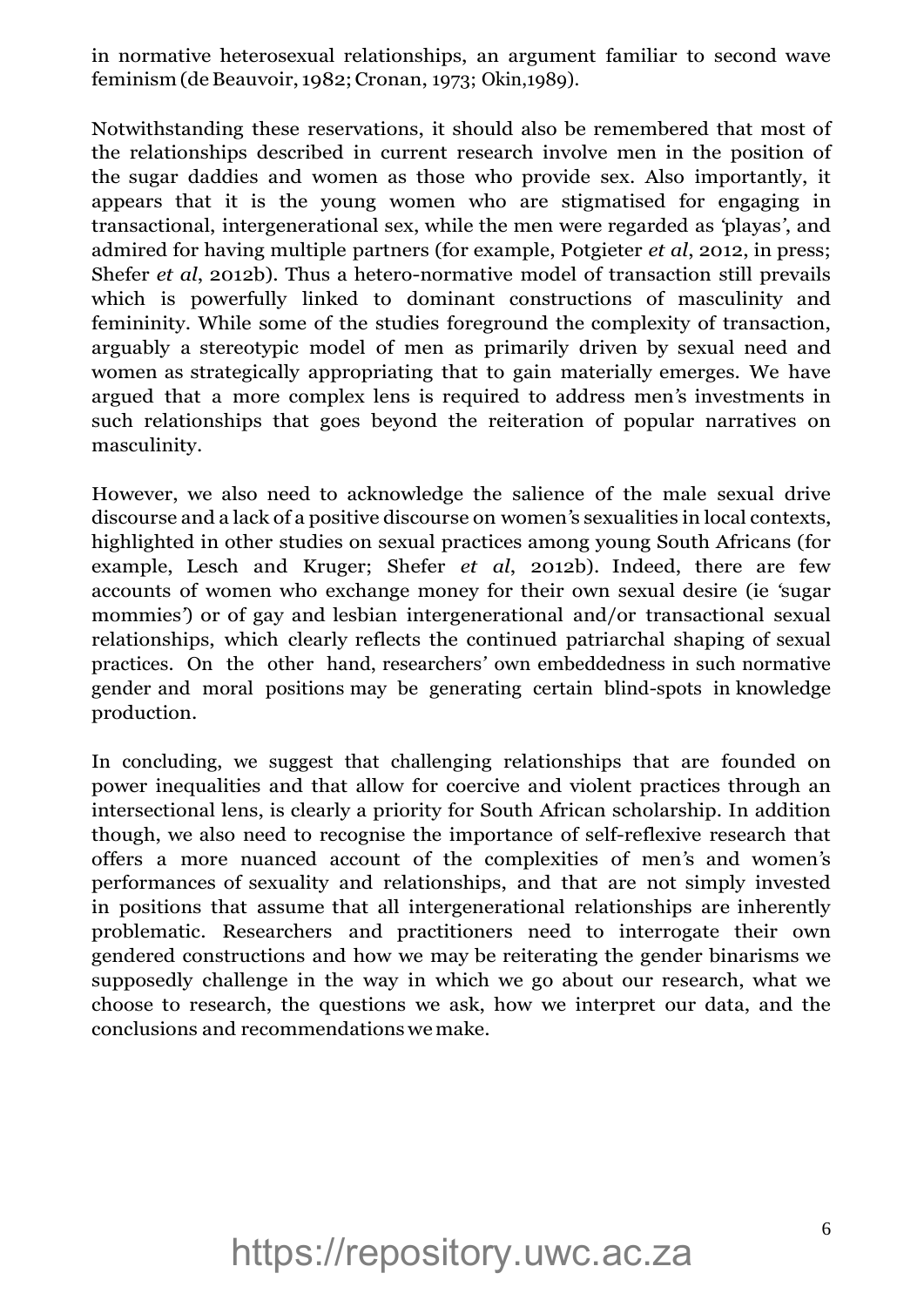### **References**

Anderson B (2010) *'''*Coloured*''* boys talk: Constructing heterosexual masculinities in a working class high school context*'*, in *Journal of Psychology in Africa*, 20, 4, 635-646.

Bhana D & Pattman R (2011) *'*Girls want money, boys want virgins: the materiality of love among South African township youth in the context of HIV and AIDS*'*, in *Culture, Health & Sexuality*, 13, 8, 961-73.

Chinake L, Dunbar M, van der Straten A, Esim S, Makunike B, Vere A & Padian N (2002) *'*Intergenerational sex among adolescents in Zimbabwe*'*, Paper presented at the XIV International AIDS Conference, abstract no. MoOrE 1116.

Clowes L, Shefer T, Fouten E, Vergnani T & Jacobs J (2009) *'*Coercive sexual practices and gender-based violence on a university campus*'*, in *Agenda*, 80, 22- 32.

Cole J (2004) *'''*Fresh contact*''* in Tamatave, Madagascar: Sex, money, and intergenerational transformation*'*, in *American Ethnologist*, 31, 4, 573-588.

Cronan S (1973) *'*Marriage*'* in A Koedt, E Levine & A Rapone (eds) *Radical Feminism*, New York: Quadrangle.

De Beauvoir S (1982) *The Second Sex*, Harmondsworth: Penguin Books [First published 1949].

Dunkle KL, Jewkes RN, Nduna M, Jama N, Levin J, Sikweyiya Y & Koss MP (2007) *'*Transactional sex with casual and main partners among young South African men in the rural Eastern Cape: prevalence, predictors, and associations with genderbased violence*'*, in *Social Science & Medicine*, 65, 6, 1235-1248.

Dunkle KL, Jewkes RK, Brown HC, Gray GE, McIntyre JA & Harlow SD (2004) *'*Transactional sex among women in Soweto, South Africa: prevalence, risk factors and association with HIV infection*'*, in *Social Science & Medicine*, 59, 1581-1592.

Gould C & Fick N (2008) *Selling Sex in Cape Town: Sex Work and Human Trafficking in a South African City*, Cape Town: SWEAT/ISS.

Grewal I (2012) *'*Outsourcing patriarchy: Media, violence and transnational feminisms*'*, Keynote address at 1st Annual International Feminist Journal of Politics Conference, University of the Free State, Bloemfontein, South Africa, 2-4 August.

Gukurume S (2011) *'*Transactional sex and politics of the belly at tertiary educational institutions in the era of HIV and AIDS: A case study of Great Zimbabwe University and Masvingo Polytechnical College*'*, in *Journal of Sustainable Development in Africa*, 13, 3, 178-93.

Hendricks L, Swartz S & Bhana A (2010) *'*Why young men in South Africa plan to become teenage fathers: Implications for the development of masculinities within contexts of poverty*'*, in *Journal of Psychology in Africa*, 20, 4, 527-536.

Hunter M (2002) *'*The materiality of everyday sex: Thinking beyond prostitution*'*, in *African Studies*, 61, 1, 99-120.

Hunter M (2010) *Love in the Time of AIDS: Inequality, Gender and Rights in South Africa*, Pietermaritzburg: University of KwaZulu-Natal Press.

Kaufman CE & Stavros ES (2004) *'''*Bus fare please*''*: The economics of sex and gifts among young people in urban South Africa*'*, in *Culture, Health and Sexuality*, 6, 5, 377-391.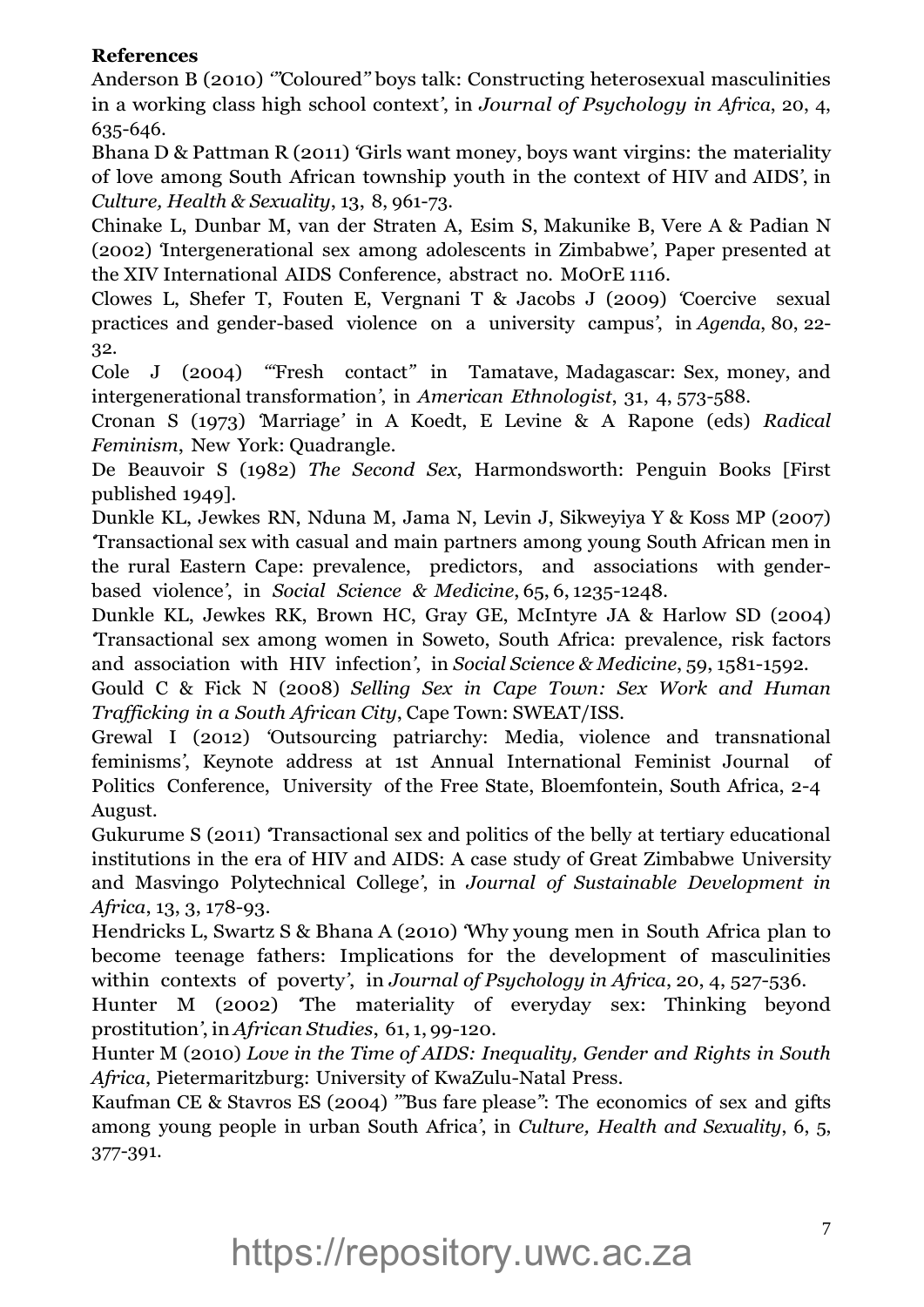Leclerc-Madlala S (2003) *'*Transactional sex and the pursuit of modernity*'*, in *Social Dynamics*, 29, 2, 213-233.

Leclerc-Madlala S (2008) *'*Age-disparate and intergenerational sex in southern Africa: the dynamics of hypervulnerability*'*, in *AIDS*, 22, Suppl 4, 17-25.

Lesch E & Kruger L (2004) *'*Reflections on the sexual agency of young women in a low-income rural South African community', in *South African Journal of Psychology*, 34, 3, 464-86.

Lindegger G & Maxwell J (2007) 'Teenage masculinity: the double bind of conformity to hegemonic standards' in T Shefer, K Ratele, A Strebel, N Shabalala & R Buikema (eds) *From Boys to Men: Social Constructions of Masculinity in Contemporary Society*, Cape Town, South Africa: UCT Press.

Luke N (2005) 'Confronting the 'sugar daddy' stereotype: Age and economic asymmetries and risky sexual behaviour in urban Kenya', in *International Family Planning Perspectives*, 31, 1, 6-14.

Luke N & Kurz K (2002) 'Cross-generational and transactional sexual relations in sub-Saharan Africa: Prevalence of behaviour and implications for negotiating safer sexual practices', ICRW in collaboration with PSI as part of the AIDS Mark project.

Maganja RK, Maman S, Groves A & Mbwambo JK (2007) '''Skinning the goat and pulling the load'': Transactional sex among youth in Dar es Salaam, Tanzania', in *Aids Care*, 19, 8, 974-981.

Marshall BL (2006) 'The new virility: Viagra, male aging and sexual function', in *Sexualities*, 9, 3, 345-362.

Marshall BL (2007) 'Climacteric redux?: (Re)medicalizing the male menopause', in *Men and Masculinities*, 9, 4, 509-529.

Masvawure T (2010) "I just need to be flashy on campus": Transactional sex at the University of Zimbabwe', in *Culture, Health and Sexuality*, 12, 8, 857-870.

Mfecane S (2008) 'Living with HIV as a man: Implications for masculinity', in *Psychology in Society*, 36, 45-59.

Morrell R (2007) 'Do you want to be a father? School going youth in Durban schools at the turn of the 21st century' in T Shefer, K Ratele, A Strebel, N Shabalala & R Buikema (eds) *From Boys to Men: Social Constructions of Masculinity in Contemporary Society*, Cape Town: UCT Press.

Motsemme N (2007) 'Living in a time of hopelessness: On township women's subjectivities in a time of HIV/AIDS', in *African Identities*, 5, 1, 61-87.

Nkosasana J & Rosenthal D (2007) 'The dynamics of intergenerational sexual relationships: The experience of schoolgirls in Botswana', in *Sexual Health*, 4, 3, 181-187.

Okin SM (1989) *Justice, Gender, and the Family*, New York: Basic Books.

Ouzgane L & Morrell R (eds) (2005) *African Masculinities: Men in Africa from the Late Nineteenth Century to the Present*, New York: Palgrave Macmillan.

Oxlund B (2009) 'Love in Limpopo: Becoming a man in a South African university campus', PhD Series no. 45, Department of Anthropology, University of Copenhagen.

Pattman R & Chege F (2003) *Finding Our Voices: Gendered and Sexual Identities and HIV/AIDS in Education*, Nairobi: UNICEF.

Patton C (1990) *Inventing AIDS*, New York: Routledge. Potgieter C, Strebel A, Shefer T & Wagner C (2012) 'Taxi ''sugar daddies'' and taxi queens: Male taxi driver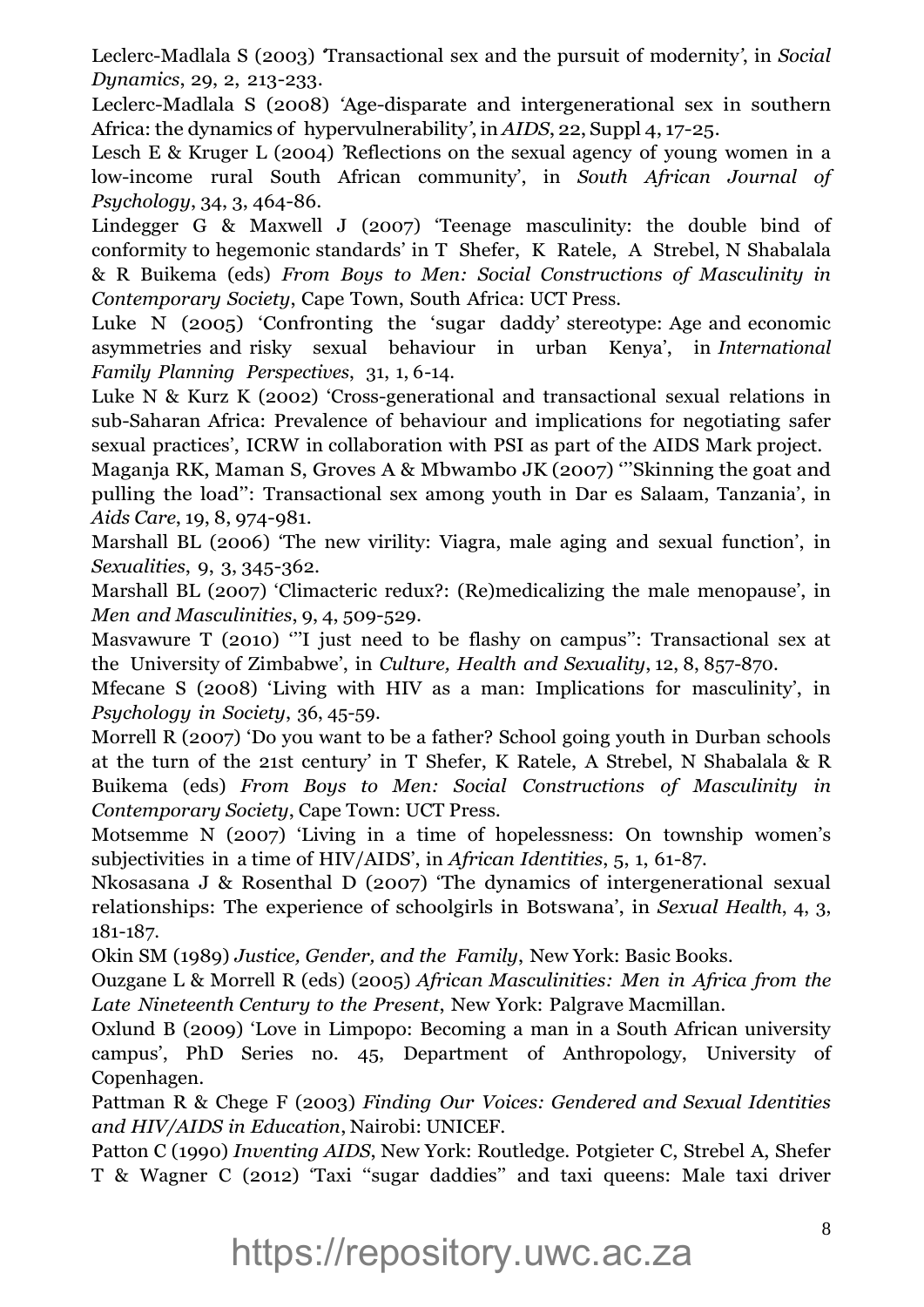attitudes regarding transactional relationships in the Western Cape, South Africa', in *Journal of Social Aspects of HIV/AIDS Research Alliance* (in press).

Ragnarsson A, Townsend L, Thorson A, Chopra M & Ekstro¨ m A (2009) 'Social networks and concurrent sexual relationships: a qualitative study among men in an urban South African community', in *AIDS Care*, 21, 10, 1253.

Ratele K (2006) *'*Ruling masculinity and sexuality*'*, in *Feminist Africa*, 6, 48-64.

Reid G & Walker L (eds) (2005) *Men Behaving Differently: South African Men Since 1994*, Cape Town: Juta Double Storey.

Richter L & Morrell R (eds) (2006) *Baba: Men and Fatherhood in South Africa*, Cape Town: HSRC Press.

Shefer T & Foster D (2009) *'*Heterosex among young South Africans: research re*fl*ections*'* in M Steyn

& M Van Zyl (eds) *The Price/the Prize: Shaping Sexualities in the New South Africa*, Cape Town: HSRC Press.

Shefer T, Ratele K, Strebel A, Shabalala N & Buikema R (eds) (2007) *From Boys to Men: Social Constructions of Masculinity in Contemporary Society*, Cape Town: UCT Press.

Shefer T, Stevens G & Clowes L (eds) (2010) *'*Special edition: The social construction of masculinities in Africa*'*, in *Journal of Psychology in Africa*, 20, 4, 511-651.

Shefer T, Strebel A, Potgieter C & Wagner C (2011) *'''*Sometimes taxi men are rough*''*: Young women*'*s experiences of the risks of being a *''*taxi queen*'''*, in *African Safety Promotion: A Journal of Injury and Violence Prevention*, 9, 2, 1-24.

Shefer T, Strebel A & Jacobs J (2012a) *'*AIDS fatigue and university students*'* talk about HIV risk*'*, in *African Journal of AIDS Research*, 11, 2, 113-121.

Shefer T, Clowes L & Vergnani T (2012b) *'*Narratives of transactional sex on a university campus*'*, in *Culture, Health & Sexuality*, 14, 4, 435-447.

Shisana O, Rehle T, Simbayi LC, Zuma K, Jooste S, Pillay-van-Wyk V, Mbelle N, Van Zyl J, Parker W, Zungu NP, Pezi S and the SABSSM III Implementation Team (2009) *South African National HIV Prevalence, Incidence, Behaviour and Communication Survey 2008: A Turning Tide Among Teenagers?* Cape Town: HSRC Press.

Silberschmidt M & Rasch V (2000) *'*Adolescent girls, illegal abortion and *''*sugar daddies*''* in Dar es Salaam: Vulnerable victims and active social agents*'*, in *Social Science & Medicine*, 52, 12, 1815-1826.

Steffenson A, Pettifor A, Seage G, Rees H & Cleary P (2011) *'*Concurrent sexual partnerships and HIV risk among South African youth*'*, in *Sexually Transmitted Diseases*, 38, 16, 459-466.

Strebel A, Shefer T, Potgieter C, Wagner C & Shabalala N (2012) *'''*She*'*s a slut ... and it*'*s wrong*''*: Youth constructions of taxi queens in the Western Cape*'*, in *South African Journal of Psychology* (in press).

Ulin PR (1992) *'*African women and AIDS: Negotiating behavioural change*'*, in *Social Science & Medicine*, 34, 1, 63-73.

Varga C (1997) *'*The condom conundrum: Barriers to condom use among commercial sex workers in Durban, South Africa*'*, in *African Journal of Reproductive Health*, 1, 1, 74-88.